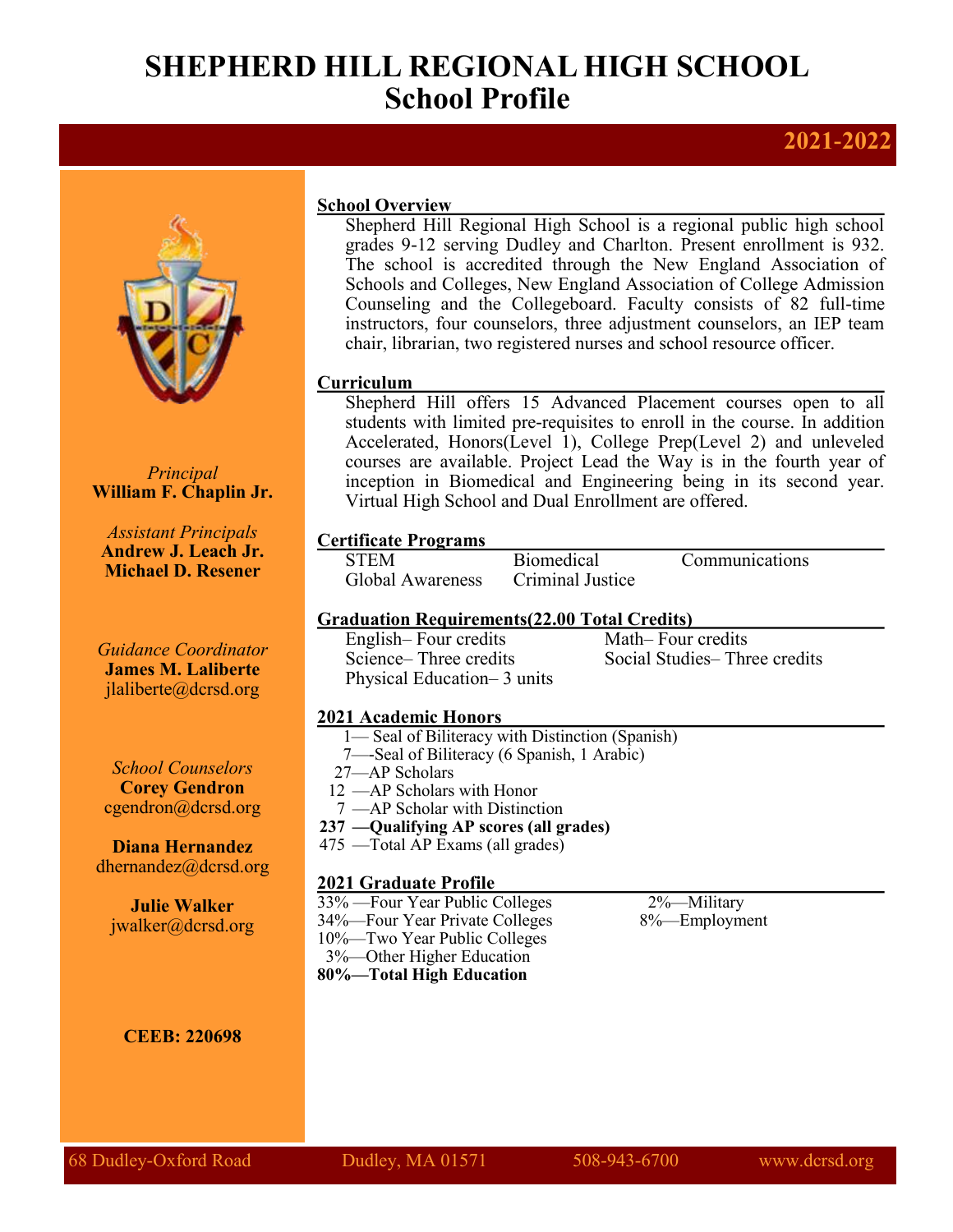# **Weighted Grade Scale**

Most classes are weighted and used to determine class rank with the following exceptions: Art, Family and Consumer Science, Physical Education, Health, Special Education, Music, and certain Technology Education courses:

| <b>Grades</b> |              | <b>Advanced</b><br><b>Placement</b> | <b>Accel/Honors</b><br><b>College Prep</b><br>(L1)<br>(L2) |      | Foundations/<br><b>Topics</b> |  |
|---------------|--------------|-------------------------------------|------------------------------------------------------------|------|-------------------------------|--|
| 100-97        | $A+$         | 4.94                                | 4.24                                                       | 3.53 | 3.18                          |  |
| 96-93         | $\mathbf{A}$ | 4.71                                | 4.00                                                       | 3.29 | 2.944                         |  |
| 92-90         | $A-$         | 4.47                                | 3.77                                                       | 3.06 | 2.709                         |  |
| 89-87         | $B+$         | 4.24                                | 3.53                                                       | 2.82 | 2.474                         |  |
| 86-83         | B            | 4.00                                | 3.29                                                       | 2.59 | 2.238                         |  |
| 82-80         | $B -$        | 3.77                                | 3.06                                                       | 2.35 | 2.003                         |  |
| 79-77         | $C+$         | 3.53                                | 2.82                                                       | 2.12 | 1.768                         |  |
| 76-73         | $\mathbf C$  | 3.29                                | 2.59                                                       | 1.88 | 1.532                         |  |
| $72 - 70$     | $C-$         | 3.06                                | 2.34                                                       | 1.65 | 1.297                         |  |
| 69-67         | $D+$         | 2.82                                | 2.12                                                       | 1.41 | 1.062                         |  |
| 66-63         | D            | 2.59                                | 1.88                                                       | 1.18 | 0.827                         |  |
| $62 - 60$     | D-           | 2.35                                | 1.65                                                       | 0.94 | 0.591                         |  |
| 59-below      | F            | 0.00                                | 0.00                                                       | 0.00 | 0.00                          |  |

# **Testing Program**

Massachusetts Comprehensive Assessment System– Grade 10 PSAT/NMSQT– Grades 10 & 11 CEEB 220698– SAT 1 & Subject, AP, PLTW, Grades 10, 11, & 12

# **SAT Summary for Class of 2021**

### SCORE DISTRIBUTION

|                       | <b>SAT Total</b> |                |                   | <b>ERW</b>         |              | Math            |               |
|-----------------------|------------------|----------------|-------------------|--------------------|--------------|-----------------|---------------|
|                       | 1400-1600        | 8              | 700-800           | 9                  | 14           |                 |               |
|                       | 1200-1390        | 27             | 600-690           | 29                 | 26           |                 |               |
|                       | 1000-1190        | 55             | 500-590           | 51                 | 44           |                 |               |
|                       | 800-990          | 8              | 400-490           | 9                  | 12           |                 |               |
|                       | 600-790          | $\overline{2}$ | 300-390           | 2                  | 4            |                 |               |
|                       | <b>SAT TEST</b>  |                | Reading & Writing | <b>Mathematics</b> |              | $#$ of Students |               |
| 1158                  |                  |                | 577               | 581                |              | 100             |               |
| 68 Dudley-Oxford Road |                  |                | Dudley, MA 01571  |                    | 508-943-6700 |                 | www.dcrsd.org |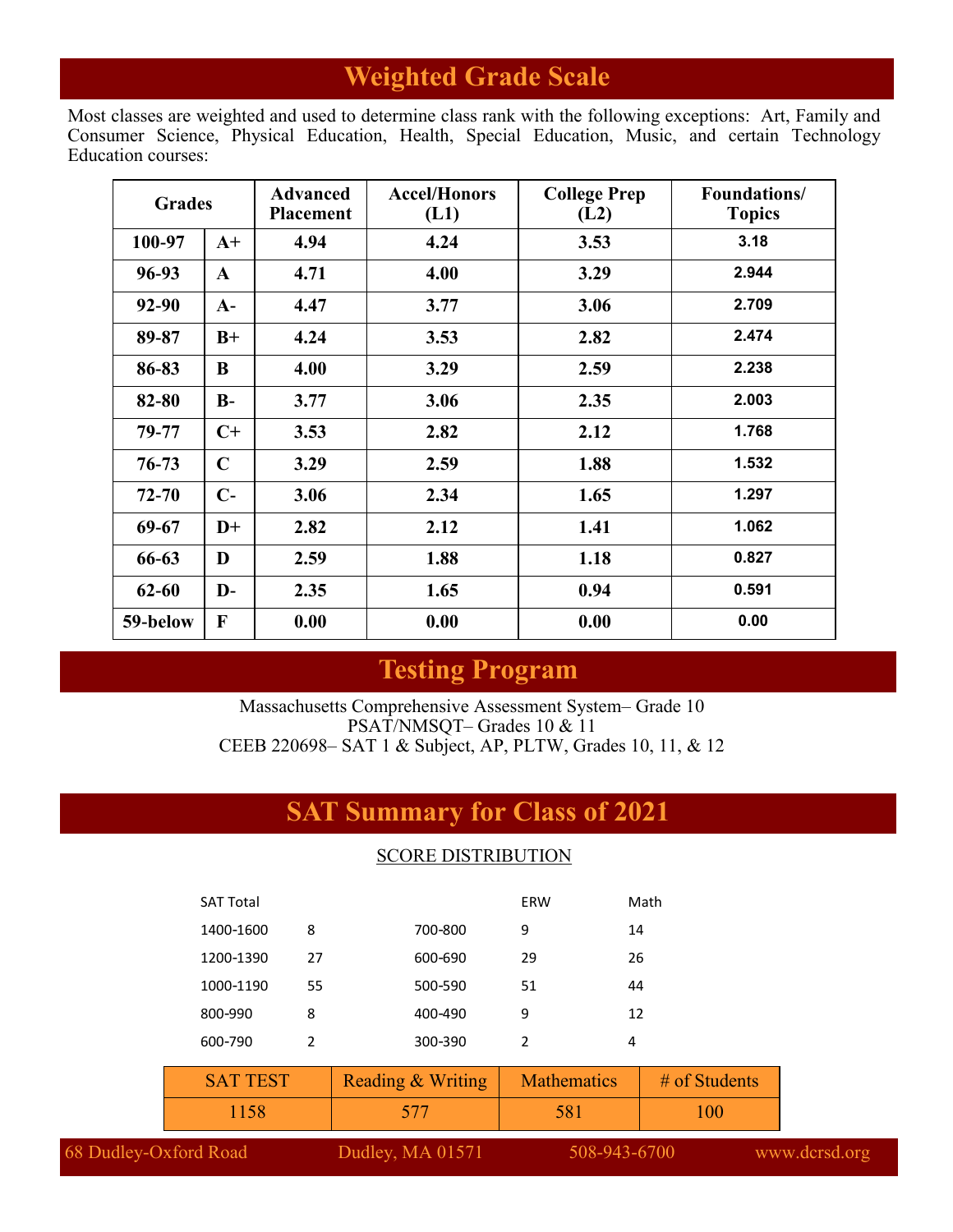### **2019-2020**

**GPA**— Calculated Based on Final Grade posted on the transcript. It is a weighted GPA.

**Term 3**– SHRHS last day of in person classes was March 12th. For the next two weeks work was classified as Enhanced Learning Opportunities and no grades. We then transitioned back to work being required for Term 3. Final grade on the 2019-20 SHRHS transcript is made up of Terms 1-3. Students earned .75 credits for T1-3

**Term 4**– was graded as Credit/No Credit and students earned .25 credits. Students needed to complete assignments and were given credit or no credit for the assignment . Students who received no credit were given an opportunity to resubmit for credit. The start of Term 4 was pushed back two weeks later than the original date.

**No summer school was offered**– Instead if a student had a 52 or higher for final grade(T1-3) and earned credit for Term 4 they earned a D– and 1.00 credit for the year. Student who failed based on Terms 1-3 could still earn .25 credit if they earned Credit Term 4.

### **2020-2021**

**9/16/2020– 10/14/20** All students Full day Remote

**10/15/2020– 1/22/21** First day of Hybrid(2 days half days(cohort A & B), Morning cohort Asynchronous, Afternoon Synchronous)- Wednesday– All students Asynchronous

**1/25/2021– 3/12/21** Hybrid-2 days in school, All cohorts in the afternoon remotely, Wednesday full day remote for all cohorts

**3/15/21– 4/16/21** All cohorts in Mon-Fri in-person half day. All cohorts synchronous remote.

**4/26/21– End of year** Full day for all students. Created a 7th period which became a study for many students.

**2020-2021** Grading will be on the traditional grade scale. The school schedule was decreased from 7.00 credits to 6.00 credits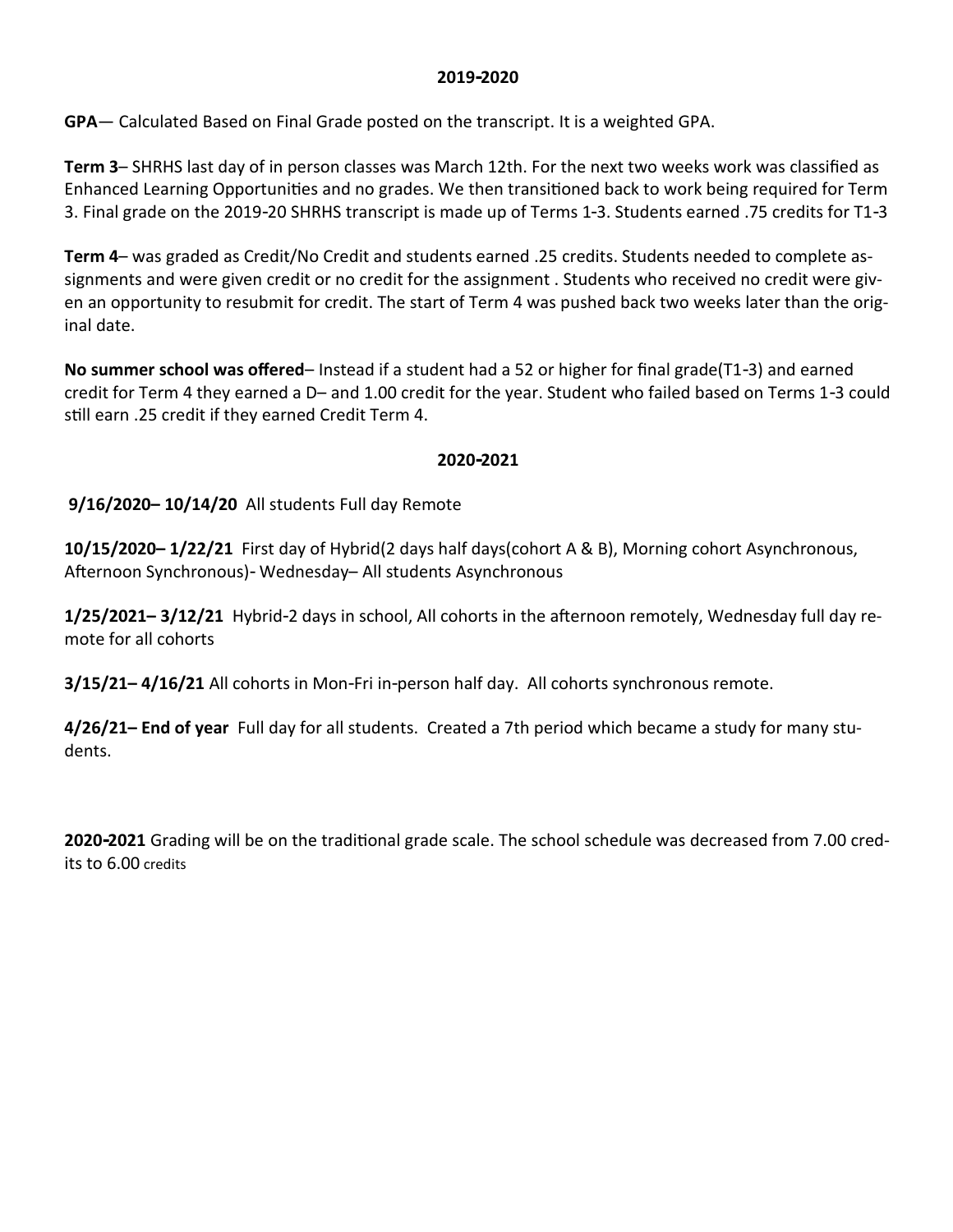### **Classes of 2019, 2020 & 2021 COLLEGES and SCHOOLS in which SHEPHERD HILL STUDENTS are Attending** *Schools in bold indicate two or more students from the graduating class*

**Framingham State University** Springfield College Heidelberg University Tufts University **James Madison University UCONN** Johns Hopkins University **UMASS Amherst Johnson & Wales University UMASS Boston** Johnson & Wales Univ. Miami FL **UMASS Dartmouth**

**American International College Keene State College UMASS Lowell** American University **Kingsborough Community College** Unity College **Anna Maria College Life Pacific College** University of New Hampshire Durham Arizona State University MA College of Liberal Arts Universal Technical Institute **Assumption College MA College of Pharm & Health Science University of Connecticut** Babson College The Mass College of Art & Design The University of Findlay Baldwin Wallace University Massachusetts College of Liberal Arts University of Florida Baylor University **Massachusetts Maritime Academy University of Hartford** Becker College **Merrimack College** University of Louisville **Becker College** The Middlesex Bears Post Grad School University of Maine **Bentley University The Contract Millikin University Contract Contract University of Maine** Boston College Mt Wachusett CC **University of Mississippi** Brandeis University New England Institute of Technology **University of New England Bridgewater State University** Newbury College **University of New Hampshire Bryant University Nichols College University of New Haven Clark University Northeastern Univ University of Pittsburgh** College of Charleston, SC **Norwich University University of Rhode Island** College of Saint Rose Oklahoma City University University of Rochester **College of the Holy Cross** Plymouth State University **Notain College of South Carolina Curry College <b>Culley College Quinebaug Valley CC University of Valley Forge Dean College <b>College Quinnipiac University** Utah State University Embry-Riddle Aeronautical Univ. **Quinsigamond CC Wentworth Institute of Technology** Emmanuel College **Rhode Island College** Wesleyan University Empire Beauty School Saint Leo University Nestern Connecticut State Univ. **Endicott College Salem State University Western New England University** Fairfield University Sierra Nevada College **Westfield State University Fitchburg State University Simmons College The Contract Convertional Academy Florida Gulf Coast University Southern New Hampshire University Worcester Polytechnic Institute** Florida State University Southern Virginia University **Worcester State University Franklin Pierce University Stonehill College <b>Armed Forces** Armed Forces George Washington University **Suffolk University United State Air Force** Georgetown University The SUNY Cobleskill Communisties Coast Guard United States Coast Guard Grove City College Texas Women's University **United States Marine Corp** Harvard College **Toni & Guy United States Navy**